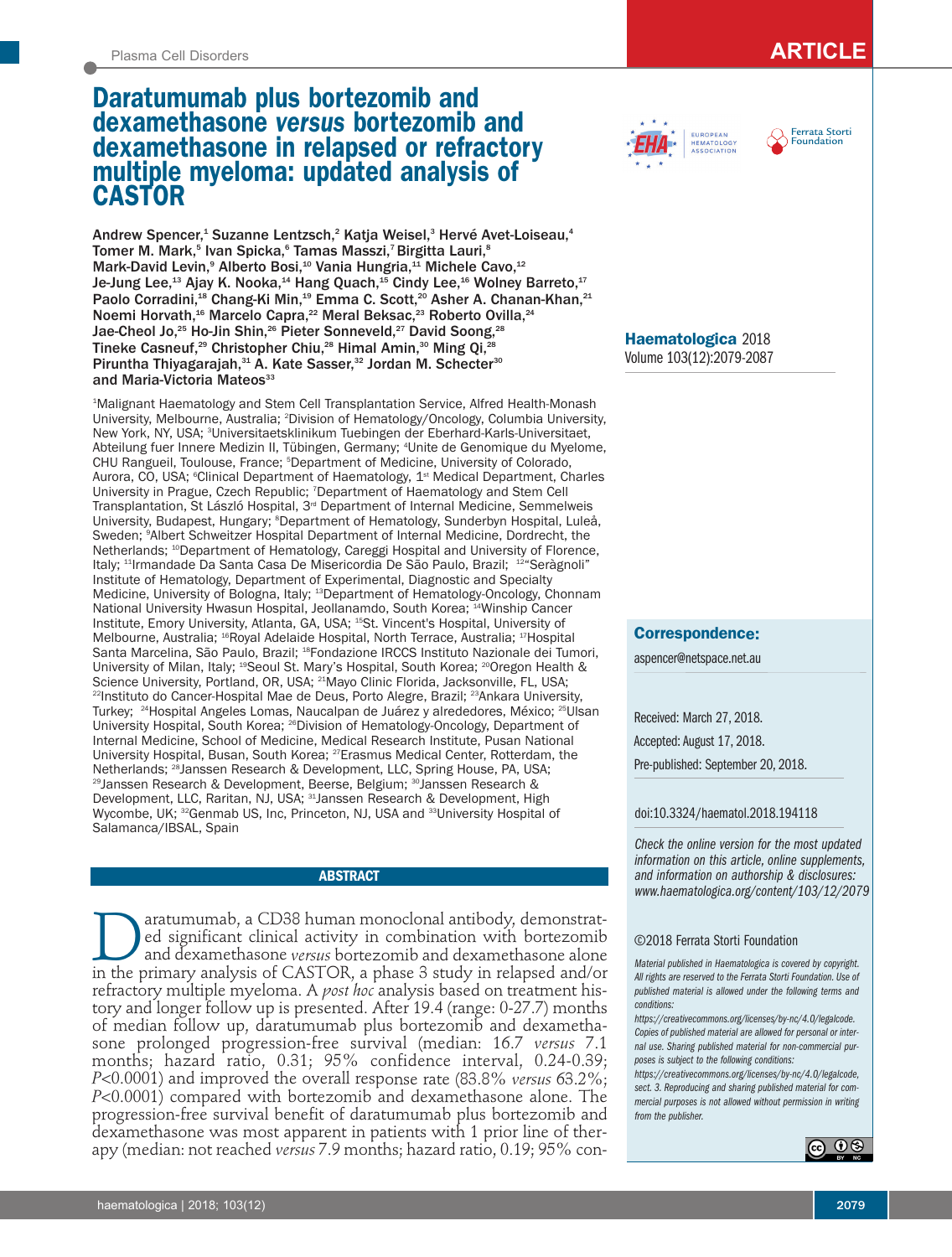fidence interval, 0.12-0.29; *P*<0.0001). Daratumumab plus bortezomib and dexamethasone was also superior to bortezomib and dexamethasone alone in subgroups based on prior treatment exposure (bortezomib, thalidomide, or lenalidomide), lenalidomide-refractory status, time since last therapy  $(\leq 12)$ , >12, ≤6, or >6 months), or cytogenetic risk. Minimal residual disease–negative rates were >2.5-fold higher with daratumumab across subgroups. The safety profile of daratumumab plus bortezomib and dexamethasone remained consistent with longer follow up. Daratumumab plus bortezomib and dexamethasone demonstrated significant clinical activity across clinically relevant subgroups and provided the greatest benefit to patients treated at first relapse. Trial registration: *clinicaltrials.gov identifier: 02136134.* 

## **Introduction**

As multiple myeloma (MM) progresses, a reduction in the duration and depth of response is observed with each treatment relapse, as a result of diminished sensitivity of heavily treated patients to subsequent therapies.<sup>1</sup>

Proteasome inhibitors (PIs) are widely used due to their clinical effectiveness, manageable safety profile, and combinability with other therapies.<sup>2</sup> However, in several studies of novel PI-based regimens in relapsed and/or refractory MM (RRMM), deep clinical responses were uncommon.<sup>3-6</sup> PI-based regimens that generate deeper responses in RRMM are an unmet need.

Daratumumab, a human IgGκ monoclonal antibody targeting CD38, has a direct on-tumor and immunomodulatory mechanism of action.<sup>7-12</sup> In combination with standard of care regimens, (bortezomib and dexamethasone [Vd; CASTOR] or lenalidomide and dexamethasone [Rd; POLLUX]), daratumumab induced rapid, deep, and durable responses, reducing the risk of disease progression or death by >60%, *versus* Vd or Rd in relapsed patients.13,14 Based on the superior progression-free survival (PFS) benefit, daratumumab-Vd (D-Vd) and daratumumab-Rd (D-Rd) were approved in the United States and Europe for MM patients who have received  $\geq 1$  prior therapy.<sup>15,16</sup> In addition, daratumumab plus pomalidomide and dexamethasone was approved in the United States for MM patients after 2 prior therapies including lenalidomide and a PI.15 More recently, daratumumab in combination with bortezomib, melphalan, and prednisone was approved in the United States for patients with newly diagnosed MM who are ineligible for autologous stem cell transplantation.<sup>15</sup>

At the time of the event-driven, pre-specified primary analysis (median follow up: 7.4 months) of the CASTOR study, PFS was significantly prolonged with D-Vd *versus* Vd (median: not reached *versus* 7.2 months; hazard ratio [HR], 0.39; 95% confidence interval [CI], 0.28-0.53; *P*<0.0001).13 This updated analysis provides an additional 12 months of follow up for efficacy and safety compared with the primary analysis, including updated PFS in the intent-to-treat (ITT) population, and presents an exploratory *post hoc* analysis of CASTOR to identify patient subgroups that may benefit most from D-Vd.

## **Methods**

## **Study Design**

CASTOR (*clinicaltrials.gov identifier: 02136134*) is an ongoing multi-center, open-label, randomized, active-controlled, phase 3 study of D-Vd *versus* Vd in patients with RRMM who received ≥1 prior line of therapy. The study design and primary results were previously published.<sup>13</sup>

Briefly, patients were randomized 1:1 to D-Vd or Vd. Randomization was balanced and stratified by International Staging System (I, II, or III) at screening (central laboratory results), number of prior lines of therapy (1 *versus* 2 or 3 *versus* >3), and prior bortezomib exposure (no *versus* yes). The study protocol was approved by an independent ethics committee or institutional review board at each study center, and was conducted in accordance with the principles of the Declaration of Helsinki and the International Conference on Harmonisation Good Clinical Practice guidelines. All patients provided written informed consent.

#### **Patients**

Eligible patients had ≥1 prior line of therapy, achieved at least a partial response to ≥1 prior MM treatment, and had progressive disease per International Myeloma Working Group (IMWG) criteria<sup>17,18</sup> on or after their last regimen. Patients refractory to bortezomib or another PI (ixazomib or carfilzomib following a protocol amendment) were ineligible.

#### **Procedures**

Patients received 8 cycles of bortezomib (1.3 mg/m<sup>2</sup> subcutaneously on Days 1, 4, 8, 11) and dexamethasone (20 mg orally on Days 1, 2, 4, 5, 8, 9, 11, 12) with or without daratumumab (16 mg/kg intravenously once weekly in Cycles 1-3, Day 1 of Cycles 4-8, then every 4 weeks until disease progression, unacceptable toxicity, or withdrawal of consent). Cycle durations were 21 days for Cycles 1 to 8 and 28 days for Cycle 9 onwards. A protocol amendment after the primary analysis allowed patients who progressed on Vd to receive daratumumab monotherapy.

## **Assessments and Endpoints**

The primary endpoint was PFS; secondary endpoints included time to disease progression, overall response rate (ORR), minimal residual disease (MRD), and safety. This exploratory, *post hoc*, secondary analysis examined subpopulations according to prior lines of therapy (1, 2-3, >3, or 1-3), prior treatment exposure (bortezomib, thalidomide, or lenalidomide), refractoriness to lenalidomide at the last prior line of therapy, time since last therapy  $(≤12)$ , >12, ≤6, or >6 months), and cytogenetic risk assessed centrally by next-generation sequencing.<sup>19</sup> Site investigators determined numbers of prior lines of therapy using IMWG guidelines.<sup>18</sup> Time since last therapy was the duration between the end date of the last line of prior therapy and the randomization date. PFS, ORR, and MRD-negativity at  $10^{-5}$  and  $10^{-6}$  sensitivity thresholds were assessed for each subgroup. PFS based on MRD (10<sup>-5</sup>), and cytogenetic risk status was also examined. Health-related quality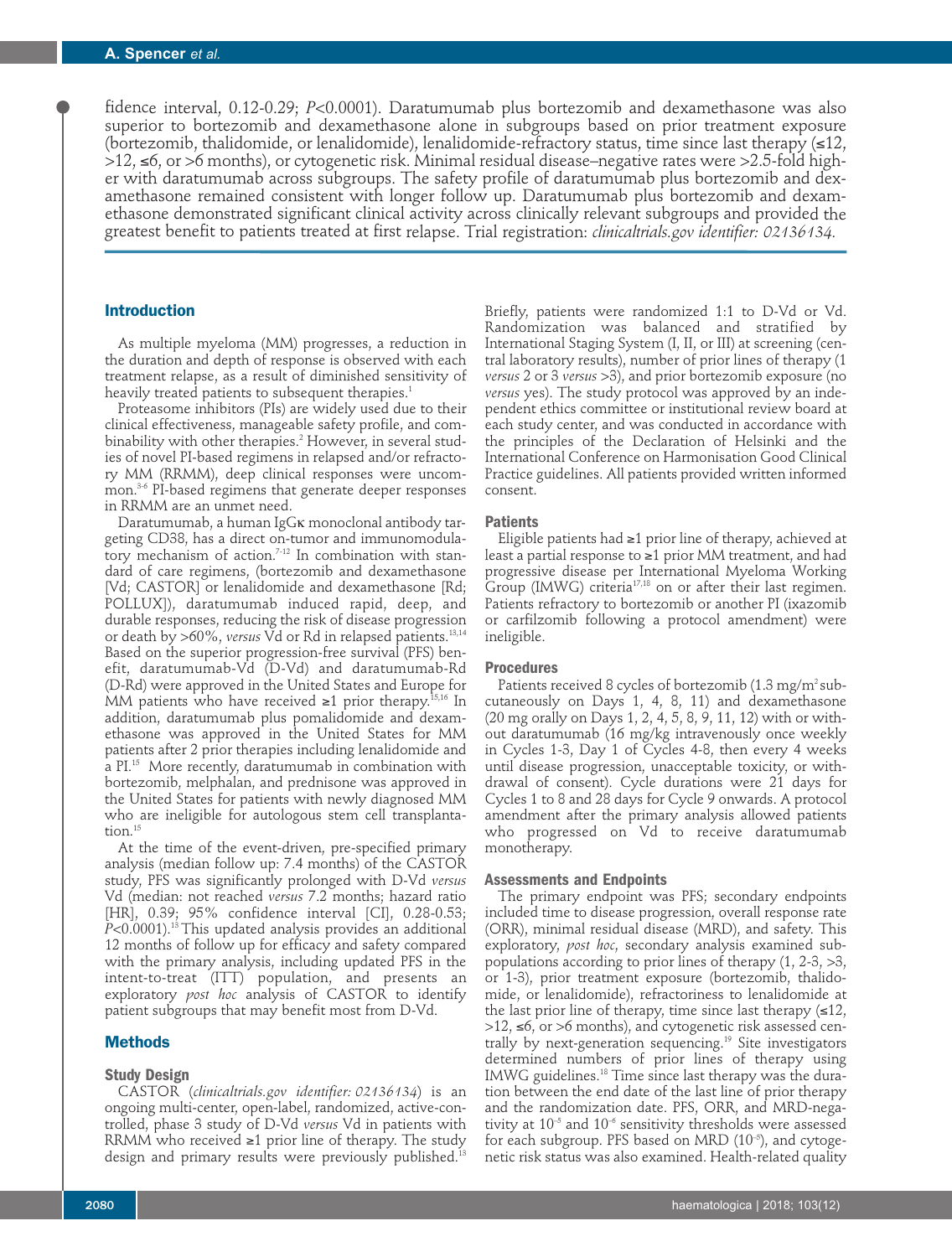of life (HRQoL) was assessed by the European Organization for Research and Treatment of Cancer Quality of Life Questionnaire Core-30 (EORTC QLQ-C30) and the EuroQol 5 Dimensions Questionnaire (EQ-5D-5L) tools.

The *Online Supplementary Appendix* provides full details of statistical analyses and MRD, cytogenetic, and HRQoL assessments.

# **Results**

Of 498 patients, 251 and 247 were randomized to D-Vd and Vd, respectively (*Online Supplementary Figure S1*). Patient demographics and baseline clinical characteristics were previously published and are well-balanced between groups.13 Relevant clinical characteristics, including treatment history and cytogenetic-risk status, were balanced between groups and are summarized in Table 1 and *Online Supplementary Table S1.* Briefly, patients in CASTOR received a median of 2 prior lines of therapy. Overall, 47.2% received 1 prior line of therapy, 28.9% received 2 prior lines, 13.9% received 3 prior lines, and 10.0% received >3 prior lines of therapy. A total of 21.1% of patients were refractory to lenalidomide at their last line of therapy.

Among patients treated with D-Vd, the median duration of treatment was 13.4 months (range: 0-26.7) *versus* 5.2 months (range: 0.2-8.0) with Vd. Following a protocol amendment after the primary analysis, patients who progressed on Vd had the option to receive daratumumab monotherapy.<sup>13</sup> At a median follow up of 19.4 months, all patients in both groups had discontinued or completed Vd treatment per protocol; in the D-Vd group, 41% of patients remained on daratumumab monotherapy. A total of 64 patients in the Vd group opted to receive daratumumab monotherapy following disease progression.

The clinical cut-off date was January 11, 2017. At a median duration of follow up of 19.4 months (range: 0- 27.7), D-Vd significantly prolonged PFS *versus* Vd (median: 16.7 *versus* 7.1 months; HR, 0.31; 95% CI, 0.24-0.39; *P*<0.0001 [Figure 1A]), with 18-month PFS rates of 48.0% and 7.9%, respectively. Among response-evaluable patients (D-Vd, n=240; Vd, n=234), ORR was significantly improved with D-Vd *versus* Vd (83.8% *versus* 63.2%; *P*<0.0001 [Table 2]), including higher rates of stringent complete response (CR) (8.8% *versus* 2.6%), CR or better (28.8% *versus* 9.8%; *P*<0.0001), and very good partial response or better (62.1% *versus* 29.1%; *P*<0.0001 [*Online Supplementary Table S2*]).

MRD was evaluated for the ITT population at pre-specified time points using a stringent, unbiased approach with IMWG criteria of a minimum sensitivity threshold of  $10^{-5}$  for next-generation sequencing evaluation.<sup>20</sup> At this threshold, 11.6% of D-Vd-treated patients were MRD-<br>negative versus 2.4% of Vd-treated patients negative *versus* 2.4% of Vd-treated patients (*P*=0.000034 [Table 2]). Consistent findings were observed at a higher sensitivity threshold of  $10^{-6}$  (D-Vd: 4.8%; Vd: 0.8%; *P*=0.004763). Overall survival (OS) remained immature at the time of this analysis, and survival follow up will continue until 320 deaths are reported, per protocol.

Subgroup analyses showed the clinical benefit of daratumumab by prolonging PFS and improving ORR and MRD negativity across all clinical populations (Table 2 and Figure 2). Patients who received D-Vd at first relapse Table 1. Baseline demographics and clinical characteristics of the ITT population.

| <b>Characteristic</b>                     | <b>D-Vd</b><br>$n = 251$ | Vd<br>$n = 247$ |
|-------------------------------------------|--------------------------|-----------------|
| Age (years)                               |                          |                 |
| Median (range)                            | 64 (30-88)               | $64(33-85)$     |
| Median time from diagnosis (years)        | 3.9                      | 3.7             |
| Number of prior lines of therapy, n (%)   |                          |                 |
| Median (range)                            | $2(1-9)$                 | $2(1-10)$       |
| 1                                         | 122(48.6)                | 113 (45.7)      |
| $2 - 3$                                   | 107(42.6)                | 106(42.9)       |
| >3                                        | 22(8.8)                  | 28(11.3)        |
| $1-3$                                     | 229 (91.2)               | 219 (88.7)      |
| Prior treatments, n (%)                   |                          |                 |
| PI                                        | 169(67.3)                | 172(69.6)       |
| <b>Bortezomib</b>                         | 162(64.5)                | 164 (66.4)      |
| <b>IMiD</b>                               | 179(71.3)                | 198 (80.2)      |
| Thalidomide                               | 125(49.8)                | 121(49.0)       |
| Lenalidomide                              | 89(35.5)                 | 120(48.6)       |
| PI and IMiD                               | 112(44.6)                | 129(52.2)       |
| Prior ASCT, n (%)                         | 157 (62.5)               | 149 (60.3)      |
| Refractory to last line of therapy, n (%) | 76(30.3)                 | 85 (34.4)       |
| Refractory to lenalidomide at last        | 45(17.9)                 | 60(24.3)        |
| prior line of therapy, n (%)              |                          |                 |
| Treatment-free interval, n (%)            |                          |                 |
| $>12$ months                              | 118(47.0)                | 104(42.1)       |
| $\leq$ 12 months                          | 133(53.0)                | 143(57.9)       |
| $>6$ months                               | 150(59.8)                | 133(53.8)       |
| $\leq$ 6 months                           | 101(40.2)                | 114(46.2)       |
| Cytogenetic profile, n (%)ª               |                          |                 |
| n                                         | 167                      | 186             |
| Standard-risk                             | 123 (73.7)               | 135(72.6)       |
| High-risk                                 | 44 (26.3)                | 51 (27.4)       |

ITT: intent-to-treat; D-Vd: daratumumab plus bortezomib and dexamethasone; Vd: bortezomib and dexamethasone; PI: proteasome inhibitor; IMiD: immunomodulatory drug; ASCT: autologous stem cell transplantation; data are median (range) or n (%). a Cytogenetic status was determined using next-generation sequencing. High-risk cytogenetic status was defined as having ≥1 of the following abnormalities: del17p, t(4;14), or t(14;16); standard-risk cytogenetic status was defined as those who underwent cytogenetic testing and did not meet the high-risk criteria.

(D-Vd, n=122; Vd, n=113) achieved the greatest benefit (Table 2 and Figure 2). In this population, PFS was significantly prolonged with D-Vd *versus* Vd (median: not reached *versus* 7.9 months; HR, 0.19; 95% CI, 0.12-0.29; *P*<0.0001 [Figure 1B]), an 81% reduction in the risk of disease progression or death with 18-month PFS of 68.0% *versus* 11.5%, respectively. Among patients with 2 to 3 prior lines of therapy (D-Vd, n=107; Vd, n=106), PFS was also significantly prolonged with D-Vd *versus* Vd (median: 9.8 *versus* 6.3 months; HR, 0.51; 95% CI, 0.36-0.71; *P*<0.0001), with 18-month PFS of 31.2% *versus* 5.5%, respectively (Figure 1C). Likewise, in patients with 1 to 3 prior lines of therapy (D-Vd, n=229; Vd, n=219), D-Vd significantly prolonged PFS *versus* Vd (median: 18.9 *versus* 7.3 months; HR, 0.31; 95% CI, 0.24-0.40; *P*<0.0001), with 18 month PFS rates of 51.2% *versus* 8.7%, respectively (*Online Supplementary Figure S2*).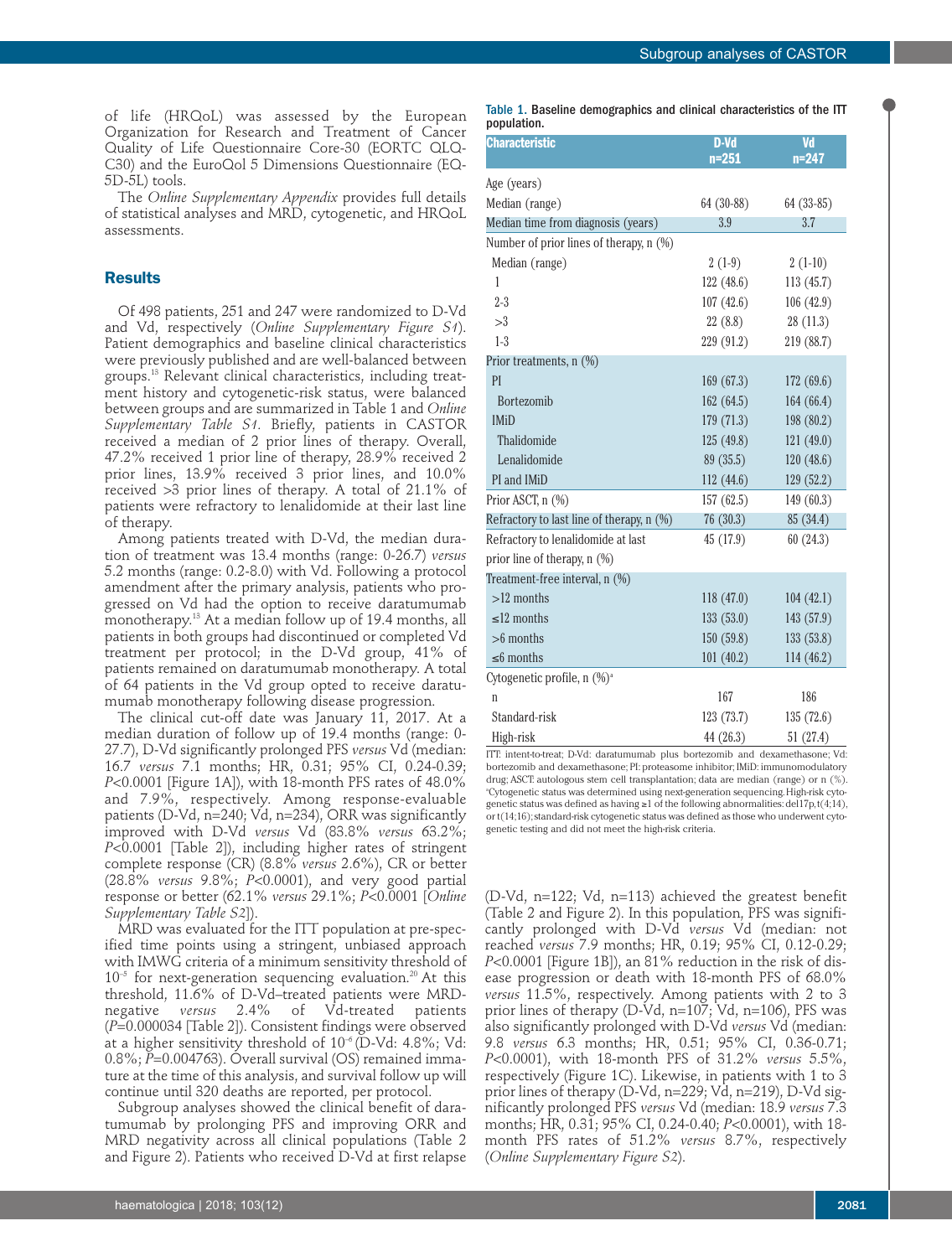



Figure 1. PFS (A) in the ITT population and (B) in patients who received 1 prior line of therapy or (C) 2 to 3 prior lines of therapy. Kaplan-Meier estimates of PFS. PFS: progression-free survival; ITT: intent-to-treat; D-Vd: daratumumab plus bortezomib and dexamethasone; Vd: bortezomib and dexamethasone; HR: hazard ratio; CI: confidence interval.

The PFS benefit of daratumumab was maintained in patients who received prior bortezomib (D-Vd, n=162; Vd, n=164; median: 12.1 *versus* 6.7 months; HR, 0.35; 95% CI, 0.26-0.46; *P*<0.0001 [*Online Supplementary Figure S3*]), with 18-month PFS rates of 37.9% and 1.8%, respectively. In this subgroup, D-Vd improved ORR (80.5% *versus* 59.5%) and increased MRD-negative rates (6.2% *versus* 0.6%) *versus* Vd (Table 2). Importantly, the PFS benefit of daratumumab was maintained in patients who received prior bortezomib in their only line of therapy (D-Vd, n=62; Vd, n=57; median: 19.6 *versus* 8.0 months; HR, 0.20; 95% CI, 0.12-0.35; *P*<0.0001 [*Online Supplementary Figure S4*]), with 18-month PFS rates of 58.1% and 2.1%, respectively.

Patients refractory to lenalidomide at their last prior line of therapy (D-Vd, n=45; Vd, n=60) also achieved a significant PFS benefit with D-Vd *versus* Vd (median: 9.3 *versus* 4.4 months; HR, 0.36; 95% CI, 0.21-0.63; *P*=0.0002 [Figure 2]), with 18-month PFS rates of 33.5% *versus* 2.0%, respectively. In this subgroup, D-Vd improved ORR (80.5% *versus* 50.0%) and increased MRD negativity (8.9% *versus* 0%) *versus* Vd (Table 2).

In a pre-specified subgroup analysis of cytogenetic risk,

D-Vd prolonged PFS and improved ORR *versus* Vd (Table 2, Figures 2 and 3A). PFS was prolonged with D-Vd *versus* Vd in both high-risk (median: 11.2 *versus* 7.2 months; HR, 0.45; 95% CI, 0.25-0.80; *P*=0.0053; D-Vd, n=44; Vd, n=51) and standard-risk disease (median: 19.6 *versus* 7.0 months; HR, 0.26; 95% CI, 0.18-0.37; *P*<0.0001; D-Vd, n=123; Vd, n=135 [Figures 2 and 3A]). ORRs were higher with D-Vd for both high-risk (D-Vd, n=44; Vd, n=47; 81.8% *versus* 61.7%; *P*=0.2028) and standard-risk (D-Vd, n=118; Vd, n=131; 84.7% *versus* 64.1%; *P*=0.0001) subgroups (Table 2). Higher D-Vd response rates aligned with MRD negativity. In the D-Vd group, 13.8% (17/123) of evaluable, standard-risk patients reached MRD negativity at  $10^{-5}$  sensitivity *versus* 2.2% (3/135) in the Vd group (*P*=0.0003 [Table 2]). No high-risk Vd group patients (n=51) achieved MRD negativity at  $10^{-5}$ , unlike 13.6% (6/44) of high-risk D-Vd group patients (P=0.0018). The PFS benefit of D-Vd *versus* Vd was also maintained irrespective of the time since last therapy  $(\leq 12, >12, \leq 6,$  or  $>6$  months [Figure 2]).

Regardless of treatment group, PFS was prolonged in patients who achieved MRD-negative status (median: not reached in either group [Figure 3B]). Conversely, among patients with MRD-positive status  $(10^{-5})$ , D-Vd significant-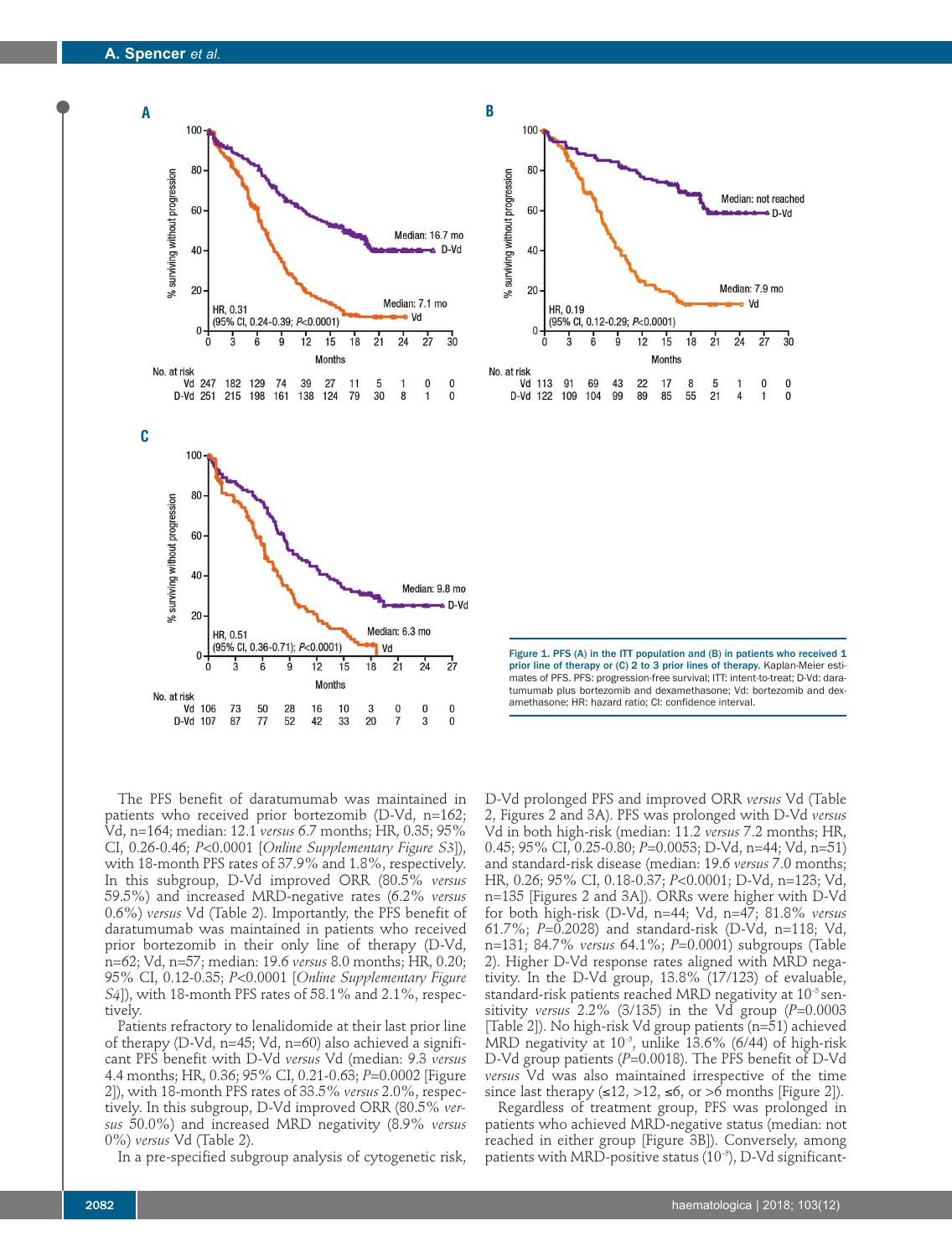|                                                                    | D-Vd                                            | Vd      | D-Vd                | Vd  |                                   |                                                |
|--------------------------------------------------------------------|-------------------------------------------------|---------|---------------------|-----|-----------------------------------|------------------------------------------------|
| <b>Subgroup</b>                                                    | No. of progression or<br>death events/total no. |         | Median PFS (months) |     |                                   | <b>HR (95% CI)</b>                             |
| <b>ITT</b>                                                         | 132/251                                         | 197/247 | 16.7                | 7.1 | H                                 | $0.31(0.24 - 0.39)$                            |
| Prior lines of therapy                                             |                                                 |         |                     |     |                                   |                                                |
| 1                                                                  | 42/122                                          | 90/113  | <b>NR</b>           | 7.9 |                                   | $0.19(0.12 - 0.29)$                            |
| $2 - 3$                                                            | 71/107                                          | 85/106  | 9.8                 | 6.3 |                                   | $0.51(0.36-0.71)$                              |
| >3                                                                 | 19/22                                           | 22/28   | 8.1                 | 5.4 |                                   | $0.37(0.17-0.80)$                              |
| $1 - 3$                                                            | 113/229                                         | 175/219 | 18.9                | 7.3 | НН                                | $0.31(0.24 - 0.40)$                            |
| Prior exposure                                                     |                                                 |         |                     |     |                                   |                                                |
| Bortezomib                                                         | 103/162                                         | 133/164 | 12.1                | 6.7 | ⊢⊕⊣                               | $0.35(0.26-0.46)$                              |
| Thalidomide                                                        | 65/125                                          | 94/121  | 16.6                | 6.8 |                                   | $0.28(0.19-0.41)$                              |
| Lenalidomide                                                       | 60/89                                           | 99/120  | 9.5                 | 6.1 |                                   | $0.38(0.26 - 0.56)$                            |
| Refractory to lenalidomide<br>at the last prior line of<br>therapy | 30/45                                           | 54/60   | 9.3                 | 4.4 |                                   | $0.36(0.21 - 0.63)$                            |
| Treatment-free interval, months                                    |                                                 |         |                     |     |                                   |                                                |
| $\leq 12$                                                          | 84/133                                          | 115/143 | 10.3                | 5.2 | ⊢⊕⊣                               | $0.33(0.24 - 0.45)$                            |
| >12                                                                | 48/118                                          | 82/104  | <b>NR</b>           | 9.4 |                                   | $0.23(0.15-0.35)$                              |
| $\leq 6$                                                           | 64/101                                          | 91/114  | 9.5                 | 5.0 | ╼                                 | $0.34(0.23 - 0.50)$                            |
| >6                                                                 | 68/150                                          | 106/133 | 19.6                | 8.7 | ๋                                 | $0.26(0.18-0.37)$                              |
| Cytogenetic risk                                                   |                                                 |         |                     |     |                                   |                                                |
| High                                                               | 29/44                                           | 41/51   | 11.2                | 7.2 |                                   | $0.45(0.25-0.80)$                              |
| Standard                                                           | 58/123                                          | 113/135 | 19.6                | 7.0 |                                   | $0.26(0.18-0.37)$                              |
|                                                                    |                                                 |         |                     |     | ┯┯┯┯<br>0.1<br>Daratumumab better | <b>TTTTTIII</b><br>10<br><b>Control better</b> |

Figure 2. PFS based on prior treatment history and cytogenetic risk (ITT population). Subgroup analysis of PFS based on prior lines of therapy, prior treatment exposure, refractoriness to lenalidomide at the last prior line of therapy, treatment-free interval, and cytogenetic risk. Patients with high-risk cytogenetics had any of t(4;14), t(14;16), or del17p cytogenetic abnormalities as determined by central next-generation sequencing. Standard-risk patients had an absence of high-risk abnormalities. PFS: progression-free survival; ITT: intent-to-treat; D-Vd: daratumumab plus bortezomib and dexamethasone; Vd: bortezomib and dexamethasone; CI: confidence interval; NR: not reached.

ly prolonged PFS *versus* Vd (median: not reached *versus* 16.2 months; HR, 0.19; 95% CI, 0.05-0.73; *P*=0.0080 [Figure 3B]). The rate of MRD negativity  $(10^{-5})$  continued to increase over time for patients in the overall study population who received D-Vd *versus* Vd (Figure 4).

Within the safety population (D-Vd, n=243; Vd, n=237), longer follow up revealed a tolerability profile consistent with the primary analysis and no new emergent toxicities. Among the most common  $(\geq 15\%)$  hematologic treatment-emergent adverse events (TEAEs) were thrombocytopenia and anemia. Among the most common  $(≥15%)$ non-hematologic TEAEs were peripheral sensory neuropathy, diarrhea, upper respiratory tract infection, and cough (Table 3).

The most common  $(≥5%)$  grade 3 or 4 hematologic TEAEs included thrombocytopenia, anemia, neutropenia, and lymphopenia (Table 3). The most common  $(≥5%)$ grade 3 or 4 non-hematologic TEAEs included pneumonia,

hypertension, and peripheral sensory neuropathy. Discontinuations due to TEAEs remained low and balanced between groups (D-Vd: 9.5%; Vd: 9.3%). Transfusions were received by 26.3% *versus* 20.3% of patients (D-Vd *versus* Vd).

With longer follow up, second primary malignancies (SPMs) occurred in 10 (4.1%) patients who received D-Vd (4 new cases following the primary analysis $13$  included basal and squamous cell carcinoma, Bowen disease, and prostate cancer) *versus* 1 (0.4%) patient who received Vd (no new cases with longer follow up).

The EORTC QLQ-C30 and EQ-5D-5L tools showed that HRQoL was maintained during treatment for patients in both groups who remained on the study. Significant differences in the least squares mean changes from baseline were not observed between D-Vd and Vd at any time for the EORTC QLQ-C30 Global Health Status Scores or the EQ-5D-5L Utility Score. A significant difference was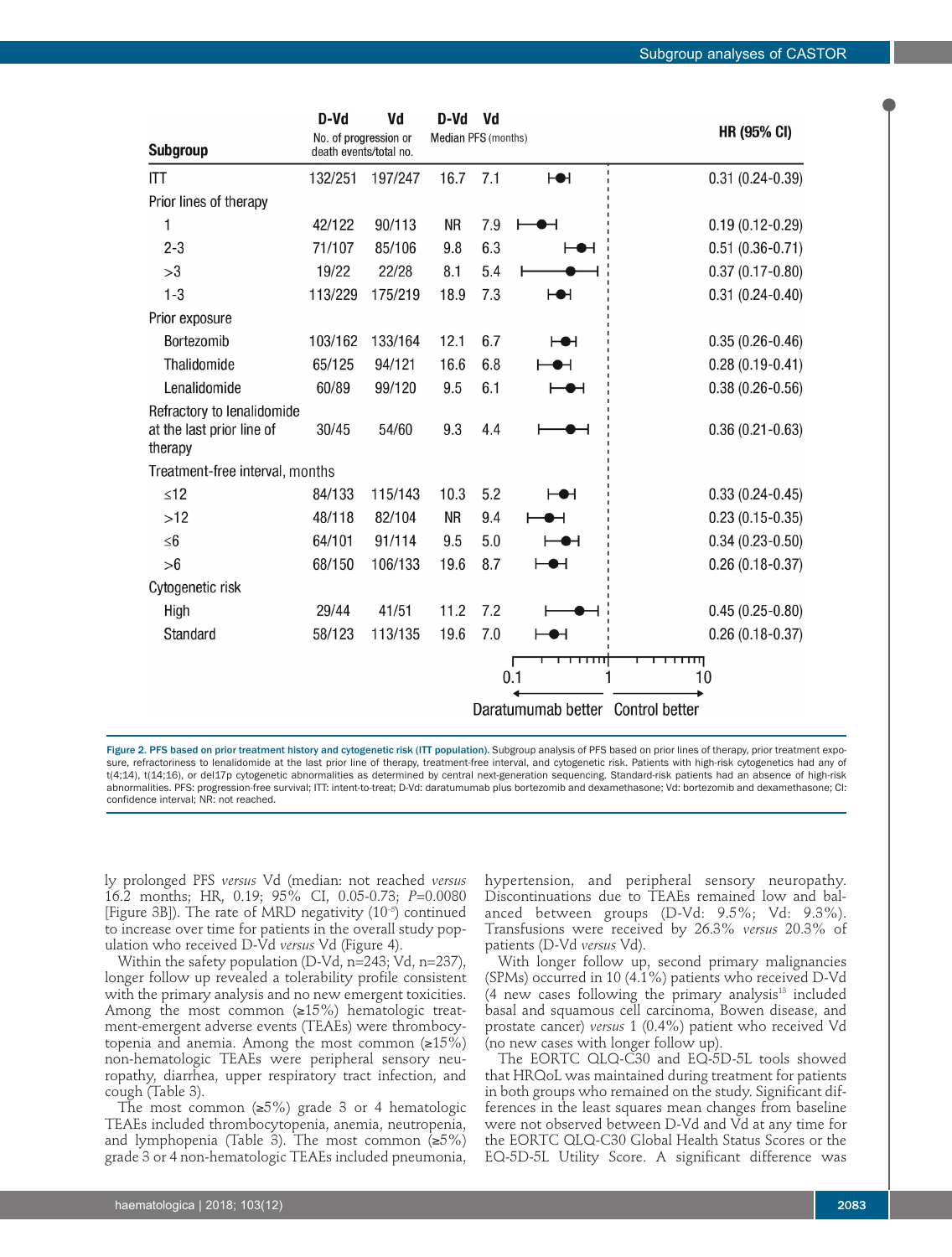# Table 2. ORR and MRD based on prior treatment history.

|                               | # of patients<br>in group |     |            | ORR.<br>$n$ (%) <sup>a</sup> |                | # of patients<br>in group |     |           |                 |                           | MRD, $n$ (%) <sup>b</sup> |                 |                           |
|-------------------------------|---------------------------|-----|------------|------------------------------|----------------|---------------------------|-----|-----------|-----------------|---------------------------|---------------------------|-----------------|---------------------------|
| <b>Subgroup</b>               | D-Vd                      | Vd  | D-Vd       | Vd                           | P <sup>c</sup> | D-Vd                      | Vd  | D-Vd      | $10^{-5}$<br>Vd | $\mathbf{P}^{\mathrm{d}}$ | D-Vd                      | $10^{-6}$<br>Vd | $\mathbf{P}^{\mathrm{d}}$ |
| <b>ITT</b>                    | 240                       | 234 | 201(83.8)  | 148(63.2)                    | < 0.0001       | 251                       | 247 | 29(11.6)  | 6(2.4)          | 0.000034                  | 12(4.8)                   | 2(0.8)          | 0.004763                  |
| Prior lines of therapy        |                           |     |            |                              |                |                           |     |           |                 |                           |                           |                 |                           |
| 1                             | 119                       | 109 | 108(90.8)  | 81 (74.3)                    | 0.0014         | 122                       | 113 | 17(13.9)  | 3(2.7)          | 0.001138                  | 8(6.6)                    | 2(1.8)          | 0.059541                  |
| $2 - 3$                       | 99                        | 100 | 78 (78.8)  | 58 (58.0)                    | 0.0022         | 107                       | 106 | 12(11.2)  | 3(2.8)          | 0.013511                  | 4(3.7)                    | 0(0)            | 0.018130                  |
| >3                            | 22                        | 25  | 15(68.2)   | 9(36.0)                      | 0.0294         | 22                        | 28  | N/A       | N/A             | N/A                       | N/A                       | N/A             | N/A                       |
| $1-3$                         | 218                       | 209 | 186 (85.3) | 139(66.5)                    | < 0.0001       | 229                       | 219 | 29 (12.7) | 6(2.7)          | < 0.0001                  | 12(5.2)                   | 2(0.9)          | 0.0055                    |
| Prior therapy                 |                           |     |            |                              |                |                           |     |           |                 |                           |                           |                 |                           |
| Bortezomib                    | 154                       | 153 | 124(80.5)  | 91(59.5)                     | < 0.0001       | 162                       | 164 | 10(6.2)   | 1(0.6)          | 0.002822                  | 5(3.1)                    | 0(0)            | 0.007830                  |
| Lenalidomide                  | 83                        | 112 | 65(78.3)   | 59(52.7)                     | < 0.0001       | 89                        | 120 | 7(7.9)    | 2(1.7)          | 0.0278                    | 2(2.2)                    | 0(0)            | 0.0636                    |
| Thalidomide                   | 120                       | 115 | 102(85.0)  | 74 (64.3)                    | 0.0003         | 125                       | 121 | 16(12.8)  | 4(3.3)          | 0.0049                    | 6(4.8)                    | 2(1.7)          | 0.1544                    |
| Refractory to lenalidomide    | 41                        |     |            |                              |                |                           |     |           |                 |                           |                           |                 |                           |
| at last prior line of therapy |                           | 58  | 33(80.5)   | 29(50.0)                     | 0.0021         | 45                        | 60  | 4(8.9)    | 0(0)            | 0.008194                  | 1(2.2)                    | 0(0)            | 0.191319                  |
| Treatment-free interval       |                           |     |            |                              |                |                           |     |           |                 |                           |                           |                 |                           |
| $\leq$ 12 months              | 125                       | 135 | 96 (76.8)  | 66 (48.9)                    | < 0.0001       | 133                       | 143 | 13(9.8)   | 1(0.7)          | 0.0002                    | 4(3.0)                    | 0(0)            | 0.0151                    |
| $>12$ months                  | 115                       | 99  | 105(91.3)  | 82 (82.8)                    | 0.0632         | 118                       | 104 | 16(13.6)  | 5(4.8)          | 0.0223                    | 8(6.8)                    | 2(1.9)          | 0.0704                    |
| $\leq 6$ months               | 94                        | 107 | 72(76.6)   | 50(46.7)                     | < 0.0001       | 101                       | 114 | 8(7.9)    | 1(0.9)          | 0.0067                    | 3(3.0)                    | 0(0)            | 0.0323                    |
| $>6$ months                   | 146                       | 127 | 129(88.4)  | 98 (77.2)                    | 0.0139         | 150                       | 133 | 21(14.0)  | 5(3.8)          | 0.0020                    | 9(6.0)                    | 2(1.5)          | 0.0413                    |
| Cytogenetic risk <sup>e</sup> |                           |     |            |                              |                |                           |     |           |                 |                           |                           |                 |                           |
| High <sup>f</sup>             | 44                        | 47  | 36 (81.8)  | 29(61.7)                     | 0.2028         | 44                        | 51  | 6(13.6)   | 0(0)            | 0.0018                    | 5(11.4)                   | 0(0)            | 0.004                     |
| Standard                      | 118                       | 131 | 100(84.7)  | 84 (64.1)                    | 0.0001         | 123                       | 135 | 17(13.8)  | 3(2.2)          | 0.0003                    | 6(4.9)                    | 1(0.7)          | 0.0328                    |

ORR: overall response rate; MRD: minimal residual disease; D-Vd: daratumumab plus bortezomib and dexamethasone; Vd: bortezomib and dexamethasone; ITT: intent-to-treat; N/A: not available. Data are n (%) based on computerized algorithm. \*Response-evaluable population. \*ITT population. °*P* value was generated using the Cochran-Mantel-Haenszel  $\chi^z$  test. *°P* value was generated using the likelihood-ratio  $\chi^{\scriptscriptstyle 2}$  test. Biomarker risk-evaluable population. Includes subjects who have either del17p, t(14;16), t(4;14), or a combination of these.

## Table 3. Adverse events in the safety population.

|                                   |             | $D-Vd$<br>$(n=243)$ | Vd<br>$(n=237)$ |              |  |  |
|-----------------------------------|-------------|---------------------|-----------------|--------------|--|--|
| Common hematologic                | All-grade   | Grade 3 or 4        | All-grade       | Grade 3 or 4 |  |  |
| adverse events, $n$ $(\%)$        | $\geq 15\%$ | $\geq 5\%$          | $\geq 15\%$     | $\geq 5\%$   |  |  |
| Thrombocytopenia                  | 145 (59.7)  | 111(45.7)           | 105(44.3)       | 78 (32.9)    |  |  |
| Anemia                            | 69 (28.4)   | 37(15.2)            | 75(31.6)        | 38(16.0)     |  |  |
| Neutropenia                       | 46 (18.9)   | 33(13.6)            | 23(9.7)         | 11(4.6)      |  |  |
| Lymphopenia                       | 32(13.2)    | 24(9.9)             | 9(3.8)          | 6(2.5)       |  |  |
| Common non-hematologic            |             |                     |                 |              |  |  |
| adverse events, $n$ $(\%)$        |             |                     |                 |              |  |  |
| Peripheral sensory neuropathy     | 121(49.8)   | 11(4.5)             | 90(38.0)        | 16(6.8)      |  |  |
| Diarrhea                          | 85(35.0)    | 9(3.7)              | 53(22.4)        | 3(1.3)       |  |  |
| Upper respiratory tract infection | 76(31.3)    | 6(2.5)              | 43(18.1)        | 1(0.4)       |  |  |
| Cough                             | 68 (28.0)   | 0(0.0)              | 30(12.7)        | 0(0.0)       |  |  |
| Fatigue                           | 53(21.8)    | 12(4.9)             | 58 (24.5)       | 8(3.4)       |  |  |
| Constipation                      | 53(21.8)    | 0(0.0)              | 38(16.0)        | 2(0.8)       |  |  |
| Back pain                         | 47(19.3)    | 5(2.1)              | 24(10.1)        | 3(1.3)       |  |  |
| Dyspnea                           | 46 (18.9)   | 9(3.7)              | 21(8.9)         | 2(0.8)       |  |  |
| Edema peripheral                  | 45(18.5)    | 1(0.4)              | 20(8.4)         | 0(0.0)       |  |  |
| Pyrexia                           | 43 (17.7)   | 3(1.2)              | 28(11.8)        | 3(1.3)       |  |  |
| Insomnia                          | 42(17.3)    | 2(0.8)              | 36(15.2)        | 3(1.3)       |  |  |
| Asthenia                          | 24(9.9)     | 2(0.8)              | 37(15.6)        | 5(2.1)       |  |  |
| Pneumonia                         | 36(14.8)    | 24(9.9)             | 31(13.1)        | 24(10.1)     |  |  |
| Hypertension                      | 23(9.5)     | 16(6.6)             | 8(3.4)          | 2(0.8)       |  |  |

D-Vd: daratumumab plus bortezomib and dexamethasone; Vd: bortezomib and dexamethasone. Data are n (%). Incidences of all-grade and grade 3 or 4 adverse events occurring in ≥15% and ≥5% of patients in either treatment group are listed, respectively.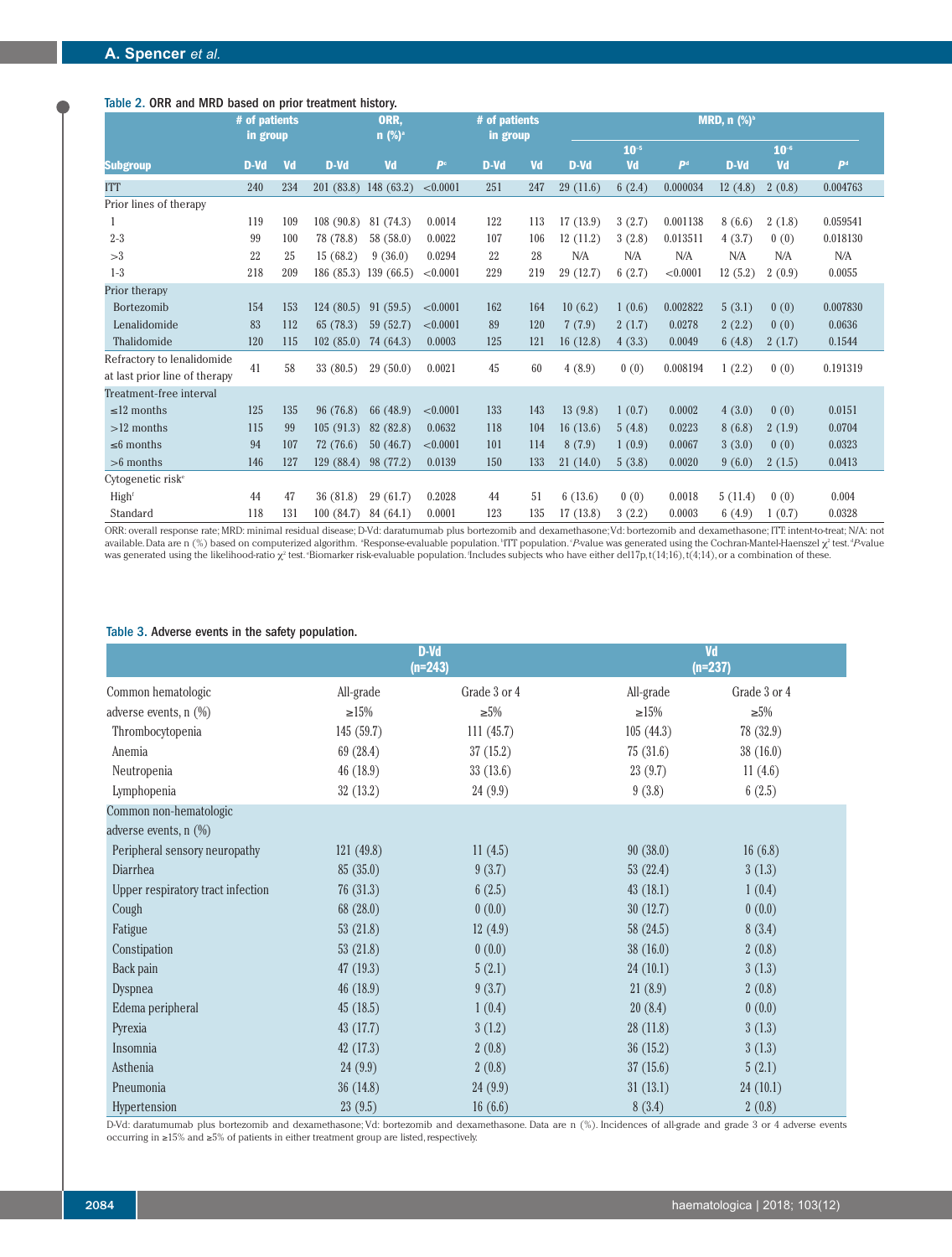

Figure 3. PFS survival based on (A) cytogenetic risk and (B) MRD status. (A) Kaplan-Meier estimates of PFS among patients evaluated for cytogenetic risk. High-risk patients had any of t(4;14), t(14;16), or del17p cytogenetic abnormalities as determined by central next-generation sequencing. Standard-risk patients had an absence of high-risk abnormalities. (B) Kaplan-Meier estimates of PFS among patients in the ITT population. MRD-negative status was evaluated at a sensitivity threshold of 10<sup>-5</sup> using bone marrow aspirate samples that were prepared using Ficoll and analyzed by the clonoSEQ® assay. PFS: progression-free survival; MRD: minimal residual disease; D-Vd: daratumumab plus bortezomib and dexamethasone; Vd: bortezomib and dexamethasone.

observed solely at Week 21 in favor of D-Vd for the Visual Analog Scale Score (P=0.0185). No significant differences in EORTC QLQ-C30 global health status were observed for median time to improvement (5.0 *versus* 5.1 months; HR, 0.99; 95% CI, 0.76-1.29; *P*=0.9163). Similarly, no significant differences in median time to improvement were observed for either the EQ-5D-5L Utility Score (7.7 *versus* 3.5 months; HR, 0.82; 95% CI, 0.62-1.08; *P*=0.1469) or the Visual Analog Scale Score (5.0 *versus* 5.0 months; HR, 1.03; 95% CI, 0.79-1.35; *P*=0.8072).

### **Discussion**

These data confirm that D-Vd provides significant clinical benefit to patients with RRMM. D-Vd prolonged PFS, resulting in a 69% reduction in the risk of disease progression or death *versus* Vd. With an additional 12 months of follow up, responses to daratumumab deepened over time



Figure 4. Time to MRD negativity in the ITT population. MRD-negative status was evaluated over time at a sensitivity threshold of 10<sup>-5</sup> using bone marrow aspirate samples that were prepared using Ficoll and analyzed by the clonoSEQ® assay. MRD: minimal residual disease; ITT: intent-to-treat; D-Vd: daratumumab plus bortezomib and dexamethasone; Vd: bortezomib and dexamethasone.

(≥CR: 28.8%) compared with the primary analysis  $(19.2\%)$ .<sup>13</sup> Deeper responses to D-Vd were associated with significantly higher (>4 fold) MRD-negative rates at sensitivities of 10–5 and 10–6 *versus* Vd. We hypothesize that, as previous studies have demonstrated a correlation between MRD negativity and  $OS<sub>1</sub><sup>21,22</sup>$  this may translate into improved OS outcomes after longer follow up for patients treated with D-Vd. Analysis of OS is ongoing.

There were consistent clinical benefits with D-Vd *versus* Vd across subgroups based on prior lines of therapy, treatment exposure, or refractory status. These were also observed in patients regardless of time since last therapy or cytogenetic risk, as those patient subgroups were not evaluated in the primary analysis. Importantly, the benefit of D-Vd was maintained in patients who received prior bortezomib (including as their sole prior line of therapy) and those refractory to lenalidomide at their last prior line of therapy. Bortezomib- and lenalidomide-based combinations are common MM first-line and maintenance regimens. Thus D-Vd can be considered after bortezomib (if patients are not PI-refractory) or in lenalidomide-refractory patients, which is of particular importance considering the increased lenalidomide use as maintenance therapy in newly diagnosed MM regardless of transplant eligibility.23,24 D-Vd significantly prolonged PFS *versus* Vd across all lines of therapy with the greatest benefit achieved in patients who received 1 prior line in comparison to those who received 2 to 3 or >3 prior lines of therapy. Response rates, including the rates of MRD negativity, were also highest in patients who received 1 prior line of therapy. As D-Vd showed the greatest benefit at first relapse, it may represent an optimal second-line treatment for patients after frontline lenalidomide or bortezomib.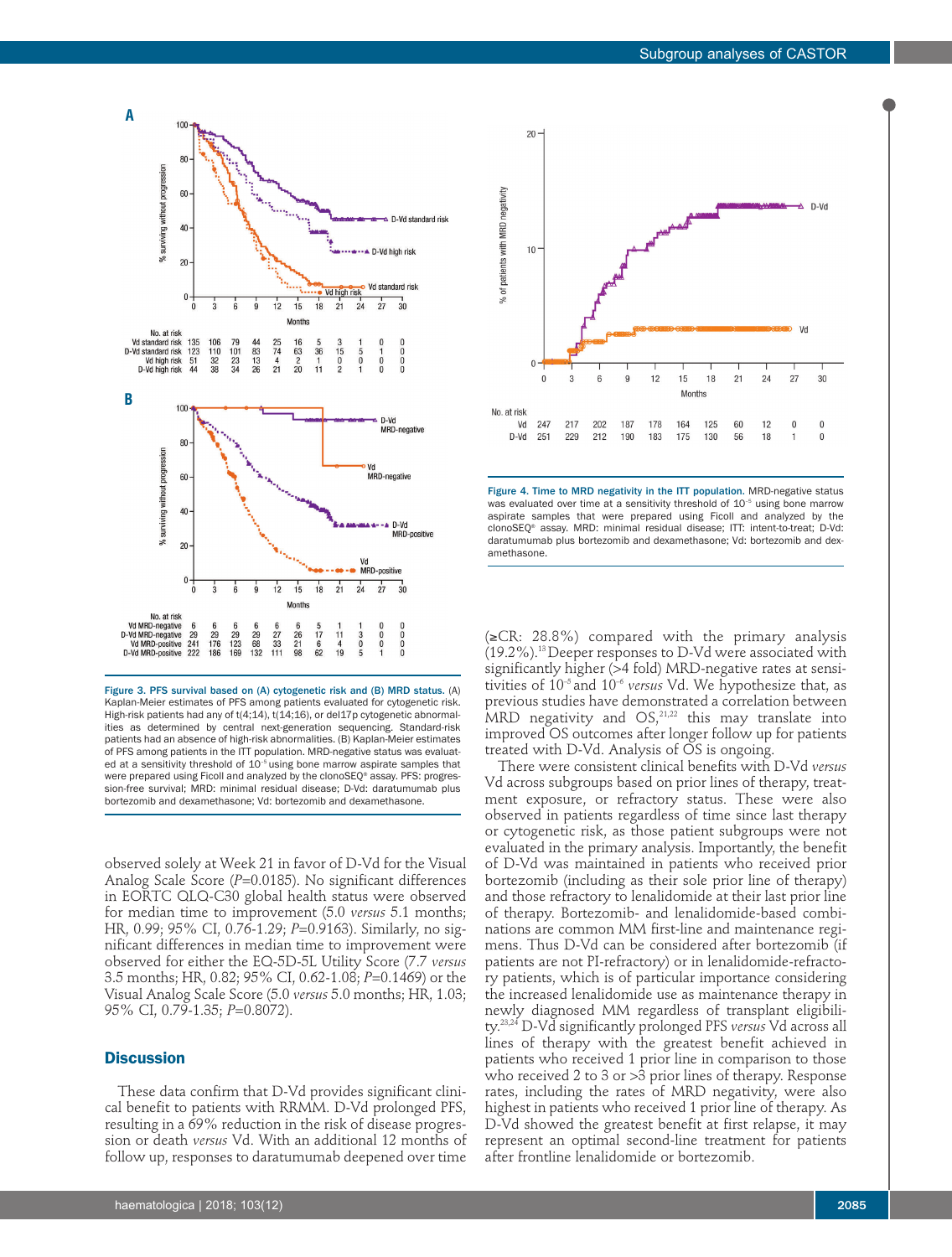The benefit of D-Vd was also maintained in patients regardless of cytogenetic risk, as D-Vd but not Vd induced MRD negativity in high-risk patients, suggesting that this combination may improve historically poor outcomes in this population.<sup>25-28</sup>

D-Vd–treated patients continued to receive daratumumab monotherapy after completing 8 cycles of Vd, reflected by the longer treatment duration (median: D-Vd, 13.4 months; Vd, 5.2 months). With longer follow up, the depth of response in the D-Vd arm, including CR rates and MRD negativity, continued to improve over time after patients entered the monotherapy phase, supporting the benefit of continued daratumumab treatment. Analyses are ongoing to quantify the therapeutic impact of maintenance therapy with single-agent daratumumab.

This was the first randomized, phase 3 clinical trial of RRMM with prospective MRD evaluation. MRD-negative status was associated with prolonged PFS in both treatment groups, but D-Vd increased MRD-negative rates at all sensitivity thresholds and evaluated subgroups. Additional longitudinal MRD evaluation in CAS-TOR is ongoing and the potential benefit of daratumumab-induced MRD negativity is being explored in studies of newly diagnosed MM (ALCYONE *clinicaltrials.gov identifier 02195479; MAIA clinicaltrials.gov identifier 02252172; CASSIOPEIA clinicaltrials.gov identifier 02541383) and smoldering MM (AQUILA clinicaltrials.gov identifier 03301220)*. These studies aim to further validate MRD-negative status as a surrogate study endpoint.

Several new agents for RRMM have been approved based on robust clinical data, including carfilzomib<sup>29</sup> and ixazomib<sup>30</sup> (second-generation PIs), pomalidomide<sup>31,32</sup> (a third-generation immunomodulatory drug), daratumum $a b^{13,14,33\cdot35}$  and elotuzumab<sup>36</sup> (monoclonal antibodies), and panobinostat<sup>4</sup> (a histone deacetylase inhibitor). Approvals of many of these agents were based on superiority of PFS in phase 3 trials. These studies are beginning to report OS outcomes. In the ENDEAVOR study, carfilzomib and dexamethasone conferred an additional OS benefit of 7.6 months *versus* Vd.37 OS analysis in CASTOR is ongoing.

Clinical trials are not usually powered to determine optimal treatment sequencing or the most effective regimen for each disease subset.<sup>38</sup> Although meta-analyses provide useful guides for selecting treatment options, physicians need to consider many different factors to optimize individual regimens, including numbers and types of prior regimens, duration of response to prior therapy, toxicities with prior therapies, disease aggressiveness, and performance status or frailty. $^{38,39}\rm{Based}$  on the current findings, and the findings of other studies,<sup>40</sup> daratumumab combined with other anti-myeloma drugs such as bortezomib or lenalidomide, may provide significant benefit in patients with early relapsed MM regardless of prior treatment exposure. It remains to be seen whether this translates to prolonged survival.

The safety profile of D-Vd remained unchanged with approximately 1 year of additional follow up from the primary analysis,<sup>13</sup> with no new unexpected TEAEs observed. Preliminary data indicated that adding a third agent to Vd did not worsen HRQoL, an evaluation that was not presented in the primary analysis. More SPMs were reported with D-Vd *versus* Vd (4.1% *versus* 0.4%); this rate is similar to the incidence of SPMs reported for patients in POLLUX (5.7% for both D-Rd and Rd; manuscript in preparation) and for RRMM patients in general (between  $1\%$ -6%).<sup>41</sup> At clinical cut-off, all patients in the Vd group had discontinued or completed 8 treatment cycles, whereas 41% of patients receiving D-Vd remained on daratumumab treatment. Therefore, more frequent monitoring during active treatment may explain why a greater number of TEAEs (including grade 3 or 4 events) and SPMs were reported with D-Vd. After 8 cycles of D-Vd, patients were monitored every 4 weeks during daratumumab dosing, whereas patients who received Vd who did not receive daratumumab monotherapy were followed for survival via phone calls every 16 weeks following disease progression.

In conclusion, the original finding of significant benefit of D-Vd over Vd was confirmed regardless of treatment history or cytogenetic risk. Importantly, this clinical benefit was achieved without any emergent safety issues or decline in HRQoL. These results provide further support for the addition of daratumumab to a standard of care regimen in RRMM, particularly at first relapse. The CASTOR study is ongoing, and the feasibility of MRD negativity as a surrogate for OS in RRMM continues to be investigated. An analysis of OS will be conducted after 320 events are observed.

### *Funding*

*This study was sponsored by Janssen Research & Development, LLC. The data sharing policy of Janssen Pharmaceutical Companies of Johnson & Johnson is available at https://www.janssen.com/clinical-trials/transparency. As noted on this site, requests for access to the study data can be submitted through Yale Open Data Access (YODA) Project site at http://yoda.yale.edu.*

## *Acknowledgments*

*The authors wish to thank the patients participating in this study and their families, as well as the global network of investigators, research nurses, study coordinators, and operations staff (including Xiang Qin, Jaime Bald, and Christopher Velas). Medical writing and editorial support were provided by Jason Jung, PhD and Kristin Runkle, PhD of MedErgy, and were funded by Janssen Global Services, LLC.* 

## **References**

- 1. Kurtin SE. Relapsed or relapsed/refractory multiple myeloma. J Adv Pract Oncol. 2013;4(Suppl 1):5-14.
- 2. Merin NM, Kelly KR. Clinical use of proteasome inhibitors in the treatment of multiple myeloma. Pharmaceuticals (Basel). 2015;8  $(1) \cdot 1 - 20$
- 3. Dimopoulos MA, Moreau P, Palumbo A, et

al. Carfilzomib and dexamethasone versus bortezomib and dexamethasone for patients with relapsed or refractory multiple myeloma (ENDEAVOR): a randomised, phase 3, open-label, multicentre study. Lancet Oncol. 2016;17(1):27-38.

4. San-Miguel JF, Hungria VT, Yoon SS, et al. Panobinostat plus bortezomib and dexamethasone versus placebo plus bortezomib and dexamethasone in patients with relapsed or relapsed and refractory multiple myeloma: a multicentre, randomised, double-blind phase 3 trial. Lancet Oncol. 2014;15(11):1195-1206.

5. San-Miguel JF, Hungria VTM, Yoon SS, et al. Final analysis of overall survival from the Phase 3 panorama 1 trial of panobinostat plus bortezomib and dexamethasone versus placebo plus bortezomib and dexamethasone in patients with relapsed or relapsed and refractory multiple myeloma. Blood. 2015;126(23):3026.